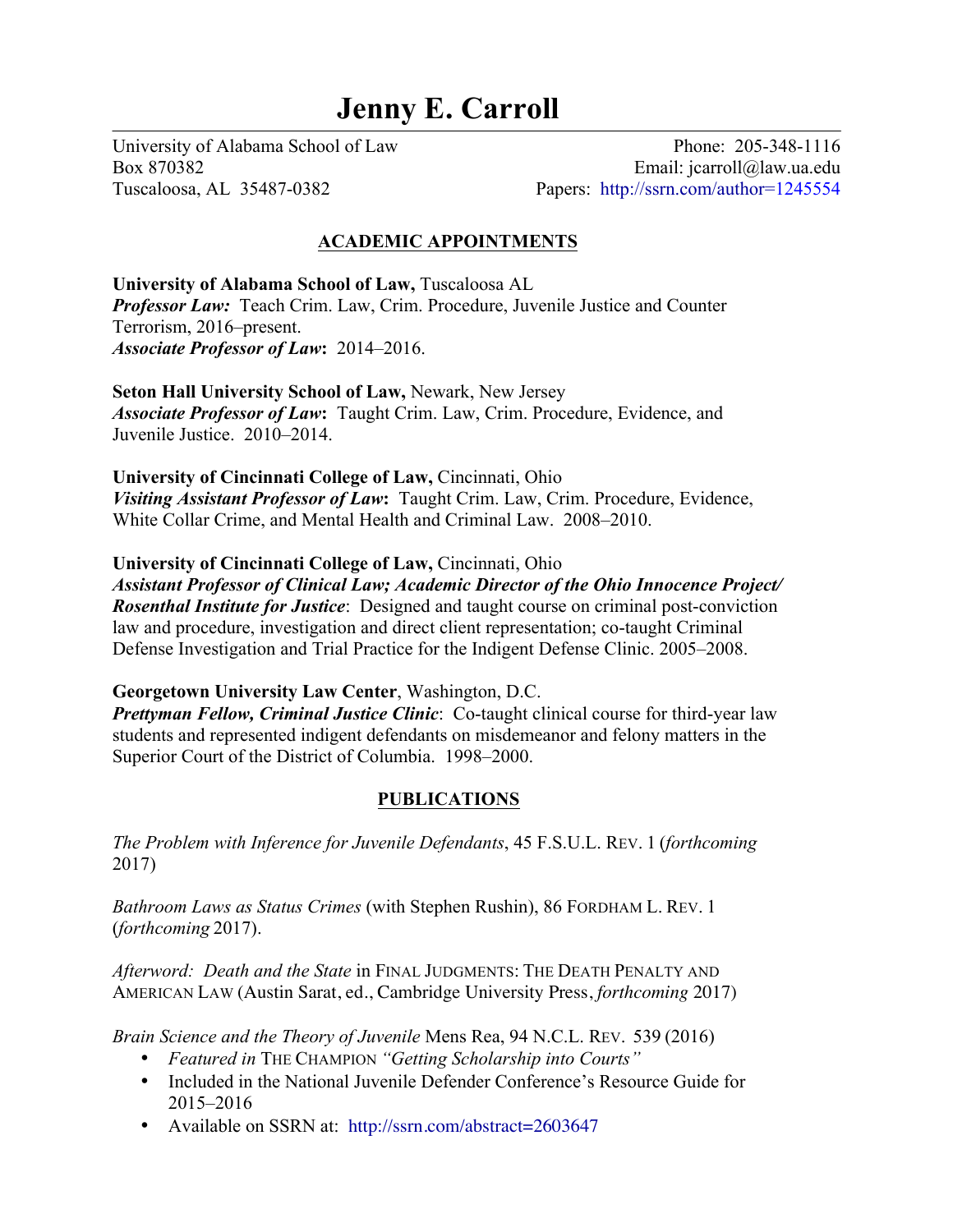*The Jury as Democracy,* 66 ALABAMA L. REV. 825 (2015)

• Available on SSRN at: http://ssrn.com/abstract=2585564

*Nullification as Law*, 102 GEORGETOWN L.J. 579 (2014)

• Available on SSRN at: http://ssrn.com/abstract=2190703

*The Resistance Defense*, 64 ALABAMA L. REV. 589 (2013)

• Available on SSRN at: http://ssrn.com/abstract=2053378

*The Jury's Second Coming*, 100 GEORGETOWN L.J. 657 (2012)

• Available on SSRN at: http://ssrn.com/abstract=1486188

*Rethinking the Constitutional Criminal Procedure of Juvenile Transfer Hearings:*  Apprendi*, Adult Punishment, and Adult Process*, 61 HASTINGS L.J. 175 (2009)

- *Featured in* THE CHAMPION *"Getting Scholarship into Courts"*
- Included in the National Juvenile Defender Conference's Resource Guide for 2009–2010
- Available on SSRN at: http://ssrn.com/abstract=1375189

*Images of Women and Capital Sentencing Among Female Offenders: Exploring the Outer Limits of the Eighth Amendment and Articulated Theories of Justice*, 75 TEXAS L. REV. 1413 (1997)

ABA Juvenile Law Publication, "Practice Paper on Applications of *Apprendi* to Juvenile Transfer Proceedings," November, 2002

# **WORKS IN PROGRESS**

*Realizing* Touby*'s Promise of Meaningful Constraint in Executive Discretion to Criminalize*

*Secondary Emotions and Adolescent Neuroscience*

*Criminal Regulation of Speech Privacy in the National Security World*

*The Jury as Open Government*

THE DEMOCRACY OF THE JURY

# **AMICUS CURIAE BRIEFS**

National Association of Criminal Defense Lawyers (NACDL) Amicus Brief, Ayala v. State (Florida Supreme Court, 2017)

National Association of Criminal Defense Lawyers (NACDL) Amicus Brief, State. v.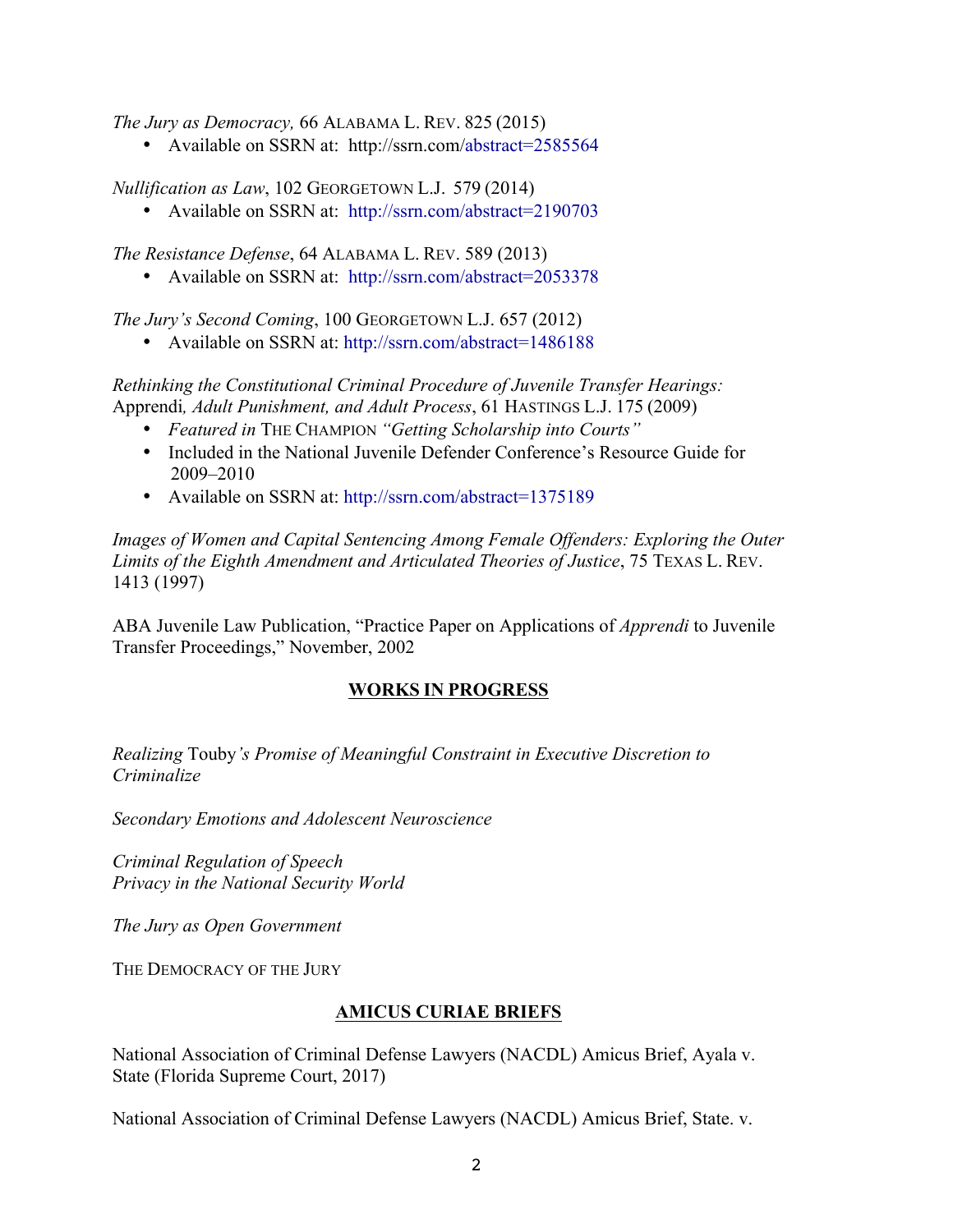Kelly Mathis (Eleventh Circuit, 2015)

National Association of Criminal Defense Lawyers (NACDL) Amicus Brief, U.S. v. Keith Cooper (Third Circuit, 2013)

NACDL Amicus Brief, United States v. Andrew "Weev" Auernheimer (Third Circuit, 2013)

NACDL Amicus Brief, United States v. Richard Caraballo-Rodriguez (Third Circuit, 2013)

NACDL Amicus Brief, United States v. Harry Katzin (Third Circuit, 2012)

NACDL Amicus Brief, United States v. Keenan Quinn (Third Circuit, 2012)

Law Professors' Amicus Brief, U.S. v. Charles Lynch (Ninth Circuit, 2012)

Law Professors' Amicus Brief, U.S. v. Salim Ahmed Hamdan (D.C. Circuit, 2011)

# **SELECTED SHORTER WORKS AND MEDIA**

*Government Collection of Cellphone Data and Privacy*, Op-Ed, THE RECORD, August, 2013

*License, Registration, Cellphone*, Op-Ed, THE RECORD, June 11, 2013

*Why Process Matters in Military Commission*, Truthout.org, October 12, 2012

*Why Are We Turning Our Backs on the Constitution?*, Truthout.org, August, 29, 2012

*Is Punishment in the Webcam Case Excessive?*, Op-Ed, THE RECORD, March 21, 2012

. *Now There's Caylee's Law of Good Intentions*, Op-Ed, THE RECORD, July 18, 2011

ABA Juvenile Law Publication, "Practice Paper on Applications of *Apprendi* to Juvenile Transfer Proceedings," November, 2002

Media appearances include NBC News, ESPN, BBC World News, Hollywood.com, Fox News, WMBC TV, WNBC TV, NPR, WNBC Radio, WHYY-FM Radio, *Associated Press, Boston Globe, New York Times,* AL.com, *Birmingham News, Star Ledger*, *The Record*, *Asbury Park Press*, *Orlando Sentinal* and the *New Jersey Law Journal*

CNN Criminal Law Advisor, 2011-2014

# **ACTIVITIES**

American Association of Law Schools, Criminal Law Section, Executive Committee Member, 2017-present.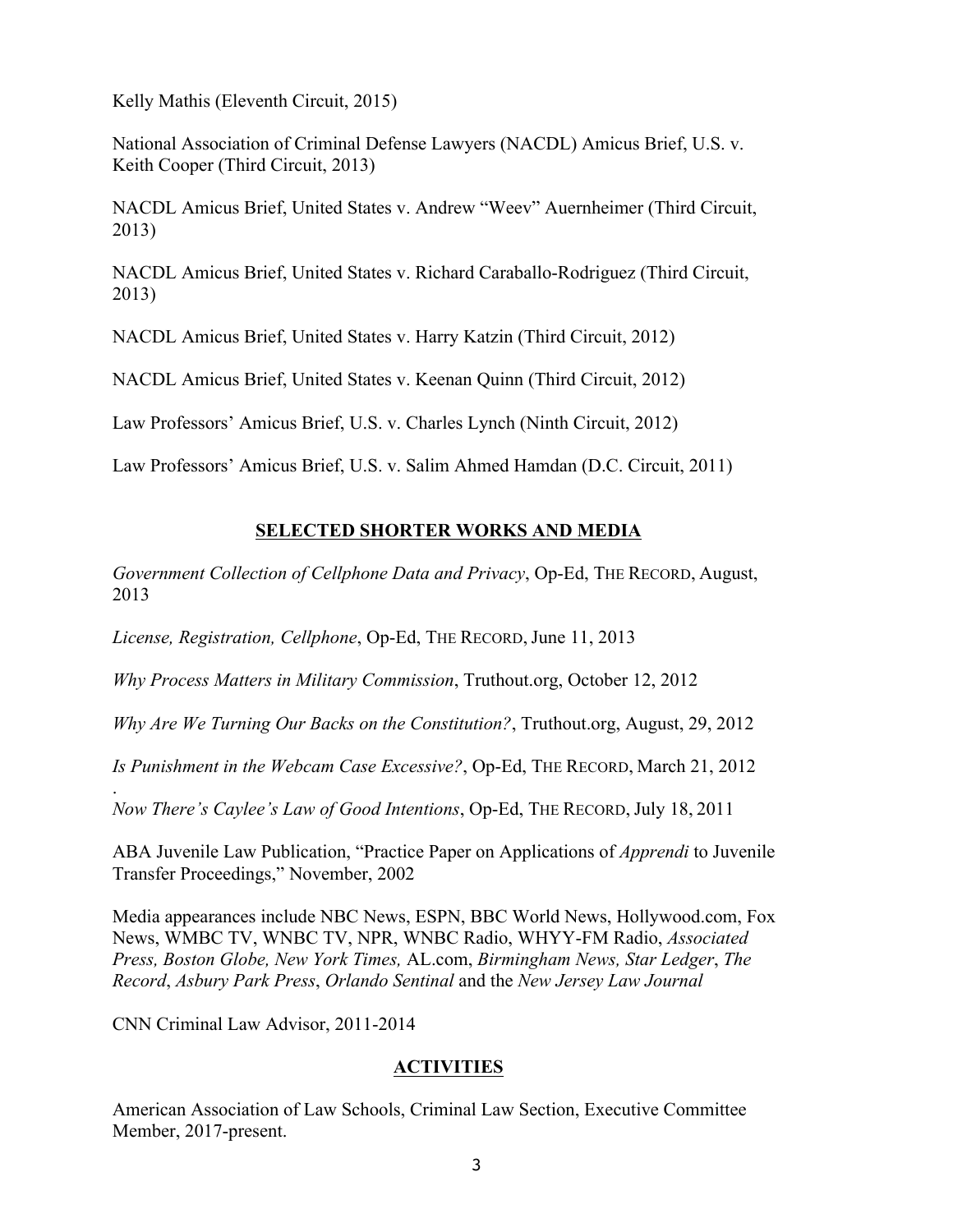Member of Juvenile Detention Alternative Initiative, Alabama, 2015-present

Co-Founder, Transnational Justice Project, Seton Hall University, 2010-2014

Authorized Observer to Guantanamo Military Commissions, 2010-present

NACDL Amicus Vice-Chair, Eleventh Circuit, 2014-present

NACDL Amicus Vice-Chair, Third Circuit, 2010-2014

NACDL Pretrial Justice Task Force, Member, 2011-2014

Advisor to the New York City Department of Education regarding restorative justice projects in public schools, 2013- 2015

# **EDUCATION**

**Georgetown University**, Washington, D.C. LL.M. in Advocacy, 2005.

**The University of Texas School of Law**, Austin, Texas. J.D. with Honors, 1997. Order of the Coif; TEXAS LAW REVIEW, Symposium Editor; TEXAS JOURNAL OF WOMEN AND THE LAW, Community Service Organizer; Thad Hutchinson Moot Court, Quarter-Finalist; Dean's Achievement Award, Highest Grade in Criminal Law; Endowed Presidential Scholarships; Texas Law Fellowships, Director; Women's Law Caucus, **Director** 

**Duke University**, Durham, North Carolina. A.B., *Summa Cum Laude* with Highest Distinction in Political Science and Women's Studies, 1993.

Dean's Award for Best Undergraduate Thesis; William Griffith Award for Community Service;

Margaret Rose Knight Sanford Scholar; Anne Flexner Award for Creative Writing; John Hope Franklin Award and Julia Harper Day Awards for Documentary Studies; Co-Editor, DISTAFF MAGAZINE

# **LAW PRACTICE EXPERIENCE**

**The Defender Association**, Seattle, Washington

*Juvenile and Felony Staff Attorney*: Represented indigent defendants in criminal and mental health matters in adult and juvenile court. 2000–2004.

## **Georgetown University Law Center**, Washington, D.C.

*Prettyman Fellow, Criminal Justice Clinic*: (See "Academic Appointments," Above). 1998–2000.

**Hon. William Wayne Justice**, U.S. District Court, Eastern District of Texas, Tyler, Texas, and U.S. District Court, Western District of Texas, Austin, Texas *Judicial Clerk*: 1997–1998.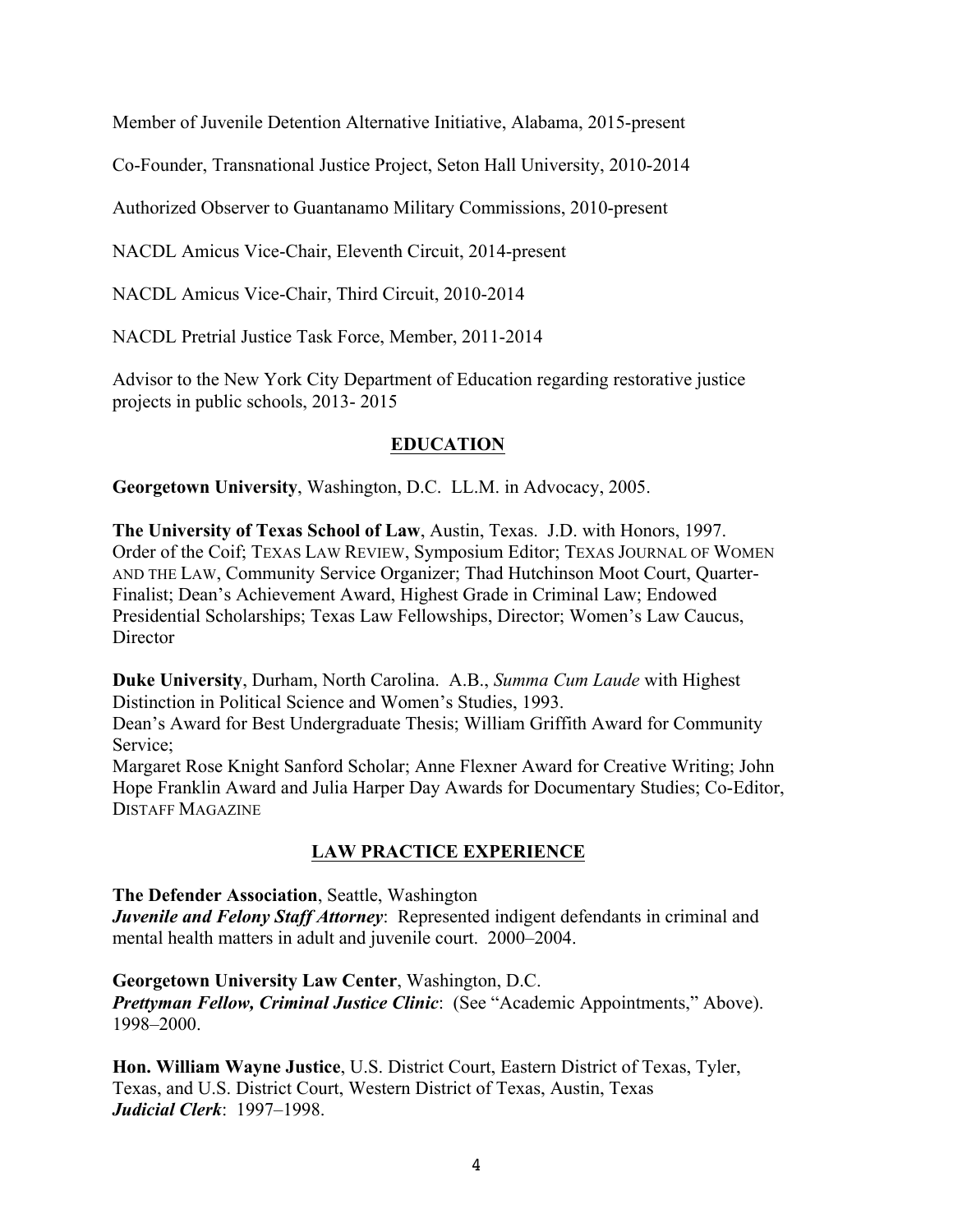**Bredhoff & Kaiser**, Washington, D.C. *Law Clerk*: Summer 1997.

**Allison, Yeager, and Bassett**, Austin, Texas *Law Clerk*: January 1997 – May 1997.

**Skadden, Arps, Slate, Meagher & Flom**, Washington, D.C. *Summer Associate*: Summer 1996

#### **Texas Rural Legal Aid**, Edinburg, Texas

*Law Student Associate*: Researched remedying systemic violation of criminally accused indigents' civil rights through § 1983 litigation, including a class action suit to insure timely appointment of counsel in border counties in Texas; assisted in litigation involving civil rights, housing, consumer protection, public benefits, family law, and employment matters. 1995–1996.

#### **Project Esperanza**, Raleigh, North Carolina

*Board Member*: Appointed by Governor Hunt to board to secure funding for and establish North Carolina's first domestic violence support services for migrant and rural women. 1992–1994.

## **Farmworker's Legal Services,** Newton Grove, North Carolina

*Farmworker Educator and Intern*: Performed outreach to migrant labor camps throughout Eastern North Carolina to provide information about immigration issues, worker's rights and other legal matters; served as legal intern to attorneys in the Newton Grove and Raleigh offices. Summer 1992.

## **SELECTED PRESENTATIONS**

Speaker, Free Speech Forum, Charles Pazmany University, Budapest, Hungary, 2017.

Invited Speaker, Bio LawLaPaLooza, Stanford University School of Law, 2017

Invited Speaker, Alabama Juvenile Defender's Conference, 2016

Invited Speaker, Alabama Public Defender's Conference, 2016

Panelist, Moderator, and Discussion Group Organizer, SEALS, 2016

Speaker, CrimFest, 2016

Invited Presenter, Southern Regional Juvenile Defender's Conference, 2016

Invited Speaker, Université Paris – Dauphine, 2016

Invited Speaker, Université Paris-Sorbonne, 2016

Invited Speaker, Richmond College of Law, 2016